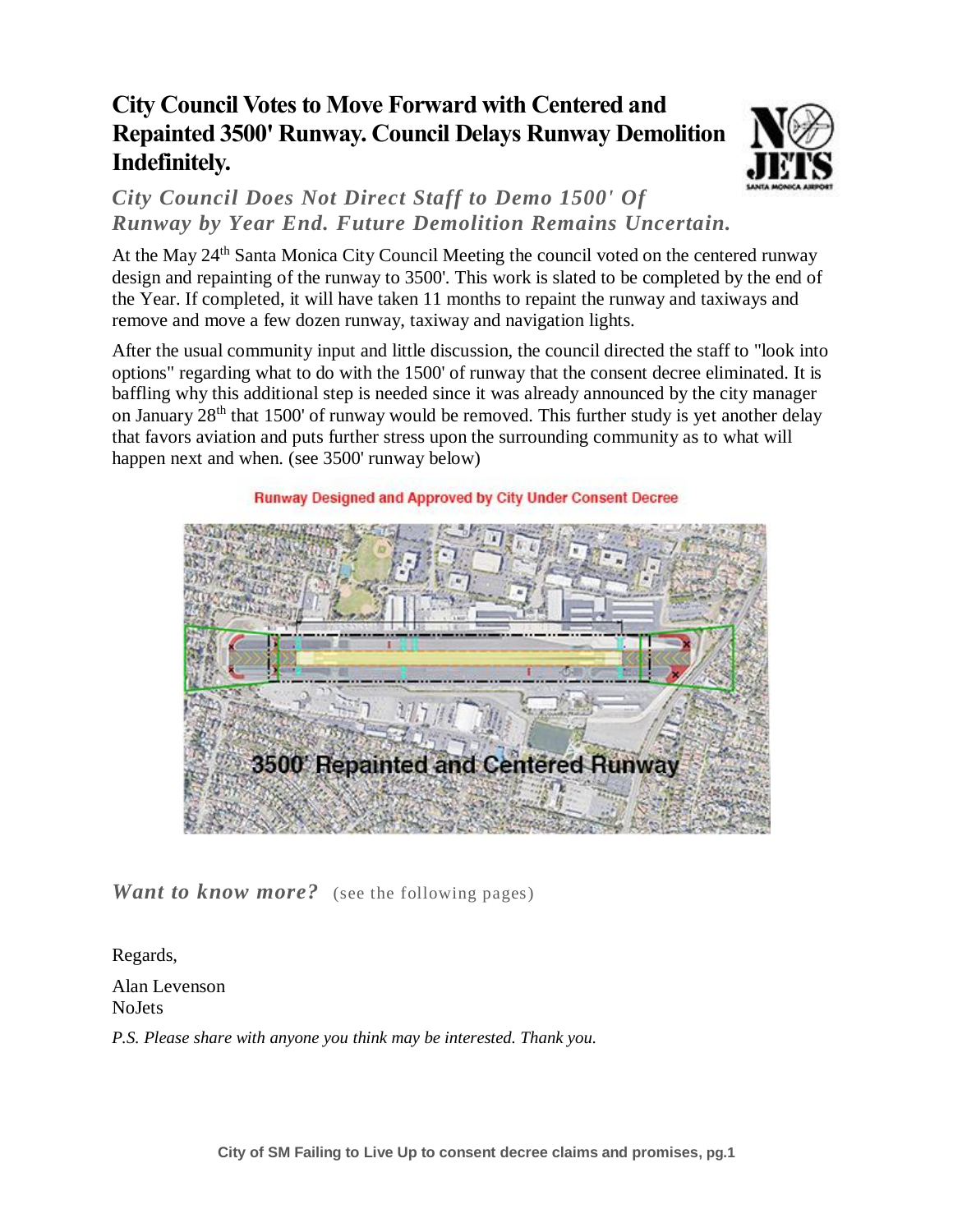Fact and fiction are getting harder and harder to decipher these days. For those who care to understand some facts, please see the image of a 2393' runway below. This is what a FAA compliant runway would look like under the terms of the 1948 Instrument of Transfer (IOT), with the Western Parcel taken out of service. This is the runway that many airport activists were anticipating immediately after the end of the 1984 agreement in July 2015.



Runway Without Western Parcel Under Terms Of The 1948 Instrument of Transfer

The Western Parcel, shown as the dirt strip on the left side, figured prominently as a negotiating chip in the noise and curfew restrictions at SMO back in 1984. Without the last 2000' of runway that lay in the Western Parcel, the airport was useless for jets and larger aircraft. The FAA allowed the community the curfew and noise restrictions in exchange for use of the Western Parcel which included the last 2000' of runway. The use of the Western Parcel was allowed for thirty years. [Note: This agreement in 1984 came shortly after the then city council voted to close the airport like just happened last year. History does repeat itself.]

Instead of holding this valuable piece of land, the Western Parcel, the city chose to give it up to aviation use in the Consent Decree, similar to what was done in 1984. This time some safety zones, which have been noticeably absent for decades, were added on both ends. With the runway and safety zones added together we still tie up 5000' of our land for aviation use. We still have homes in the Runway Protection Zones, something that as far as we can determine, is not found at any other FAA sanctioned airport in the USA. (If you can find an airport with homes in the Runway Protection Zone of any airport, please let us know. We could not.)

With control of the Western Parcel, which also figures prominently in the Consent Decree, the city could have shortened the runway to 2393' beginning July 2015. [Note: In 1949, the Federal Government released control of the Western Parcel from any encumbrances related to airport use.] The FAA knew this, so they falsely claimed our Grant Assurances were not over until 2023, not 2014, as our contract with them clearly stated. That false claim was to be resolved in court this year until the Consent Decree eliminated that court case. We were extremely likely to win since the contracts were clear, in writing, signed, supported by law, and FAA regulations. Additionally, we were backed in court filings by a group of over 100 airports nationwide supporting us in our lawsuit. We had the FAA over a barrel and they knew it, yet the city secretly folded. Even in the small chance we lost, then we could have shortened the runway to 2393' in 2023.